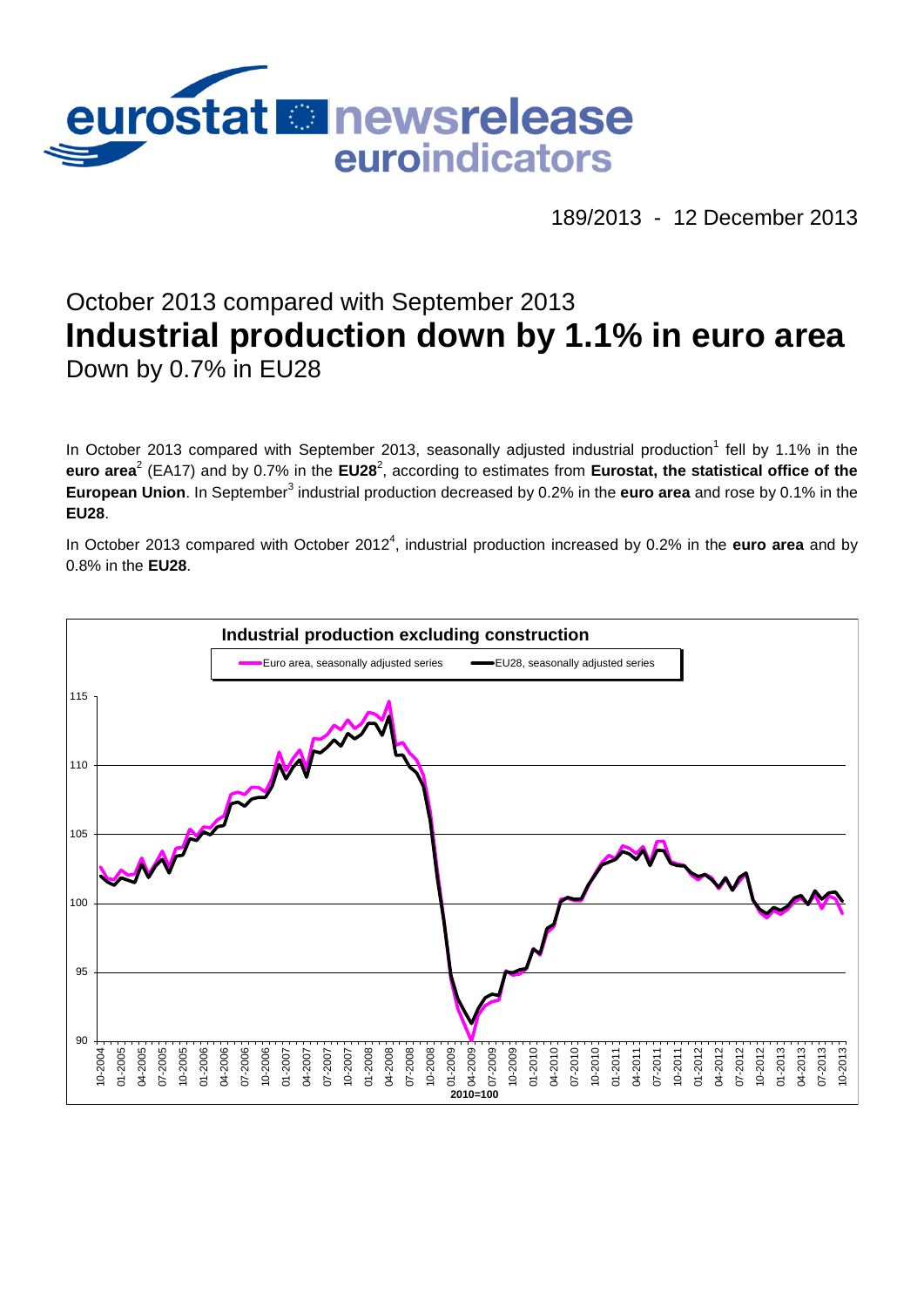### **Monthly comparison**

In October 2013 compared with September 2013, production of energy fell by 4.0% in the **euro area** and by 2.7% in the **EU28**. Durable consumer goods decreased by 2.4% and 1.5% respectively. Capital goods dropped by 1.3% in the **euro area** and by 0.9% in the **EU28**. Non-durable consumer goods declined by 0.9% and 0.8% respectively. Intermediate goods increased by 0.4% in the **euro area** and by 0.5% in the **EU28**.

Among the Member States for which data are available, industrial production fell in twelve and rose in eleven. The largest decreases were registered in **Ireland** (-11.6%), **Malta** (-7.4%), the **Netherlands** (-3.5%) and **Sweden** (-1.4%), and the highest increases in **Lithuania** (+2.2%), **Denmark** (+1.8%), the **Czech Republic** and **Romania** (both +1.7%).

#### **Annual comparison**

In October 2013 compared with October 2012, production of intermediate goods grew by 1.6% in the **euro area** and by 2.0% in the **EU28**. Capital goods rose by 1.2% and 2.1% respectively. Non-durable consumer goods dropped by 0.6% in the **euro area** and by 0.2% in the **EU28**. Energy decreased by 3.4% and 2.9% respectively. Durable consumer goods fell by 5.4% in the **euro area** and by 4.1% in the **EU28**.

Among the Member States for which data are available, industrial production rose in twelve and fell in eleven. The highest increases were registered in **Romania** (+10.2%), **Estonia** (+6.9%), **Hungary** (+6.1%) and the **Czech Republic** (+6.0%), and the largest decreases in **Malta** (-13.9%), **Ireland** (-7.5%), **Sweden** (-6.5%) and **Greece** (-5.3%).

1. The index of industrial production measures the evolution of the volume of production for industry excluding construction, based on data adjusted for working day and seasonal effects. Seasonally adjusted euro area and EU series are calculated by aggregating the seasonally adjusted national data. Eurostat carries out the seasonal adjustment of the data for those countries that do not adjust their data for seasonal effects. Missing observations from Member States for recent months are estimated for the calculation of the euro area and the EU. The weights of the Member States in the EU and euro area aggregates can be found at: <https://circabc.europa.eu/w/browse/5e6d1e48-056c-4c6a-8278-3ab138bcf575> See file: EU28\_EA17\_NEWS\_RELEASE\_WEIGHTINGS\_2010

More detailed data can be found in the short-term statistics database on the Eurostat website: [http://epp.eurostat.ec.europa.eu/portal/page/portal/short\\_term\\_business\\_statistics/data/database](http://epp.eurostat.ec.europa.eu/portal/page/portal/short_term_business_statistics/data/database)

2. The euro area (EA17) includes Belgium, Germany, Estonia, Ireland, Greece, Spain, France, Italy, Cyprus, Luxembourg, Malta, the Netherlands, Austria, Portugal, Slovenia, Slovakia and Finland. The European Union (EU28) includes Belgium (BE), Bulgaria (BG), the Czech Republic (CZ), Denmark (DK), Germany (DE), Estonia (EE), Ireland (IE), Greece (EL), Spain (ES), France (FR), Croatia (HR), Italy (IT), Cyprus (CY), Latvia (LV), Lithuania (LT), Luxembourg (LU), Hungary (HU), Malta (MT), the Netherlands (NL), Austria (AT), Poland (PL), Portugal (PT), Romania (RO), Slovenia (SI), Slovakia (SK), Finland (FI), Sweden (SE) and the United Kingdom (UK). The tables also include Norway (NO).

- 3. Data of previous months have been revised compared to those issued in the News Release 165/2013 of 13 November 2013. The monthly growth rates for September 2013 have been revised from -0.5% to -0.2% in the EA17 and from -0.2% to +0.1% in the EU28. The annual growth rates have been revised from +1.1% to +0.2% in the EA17 and from +1.2% to +0.7% in the EU28.
- 4. Based on data adjusted for working days.

Issued by: **Eurostat Press Office**

**Tim ALLEN Tel: +352-4301-33 444 [eurostat-pressoffice@ec.europa.eu](mailto:eurostat-pressoffice@ec.europa.eu)** For further information on data:

**Sarmite VISOCKA Tel: +352-4301-32 762 [sarmite.visocka@ec.europa.eu](mailto:sarmite.visocka@ec.europa.eu)**

Eurostat news releases on the internet: **<http://ec.europa.eu/eurostat>** Selected Principal European Economic Indicators: **<http://ec.europa.eu/eurostat/euroindicators>**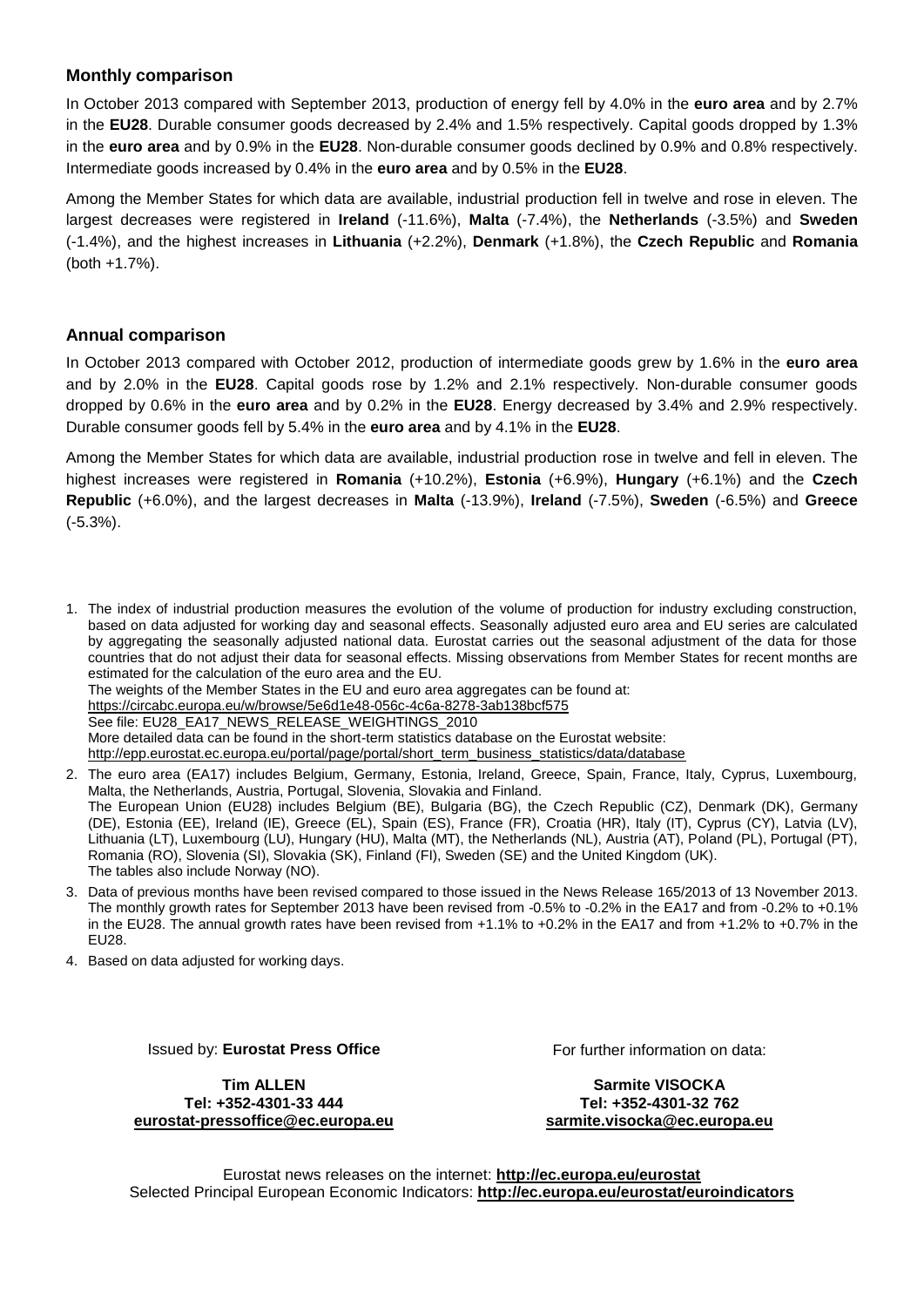#### **Industrial production excluding construction**

% change compared with previous month\*

|                            | $May-13$ | $Jun-13$ | $Jul-13$ | <b>Aug-13</b> | $Sep-13$ | <b>Oct-13</b> |  |
|----------------------------|----------|----------|----------|---------------|----------|---------------|--|
| <b>EA17</b>                |          |          |          |               |          |               |  |
| Total industry             | $-0.5$   | 0.7      | $-1.0$   | 0.9           | $-0.2$   | $-1.1$        |  |
| Intermediate goods         | 0.3      | 0.5      | $-0.4$   | 0.7           | $-0.4$   | 0.4           |  |
| Energy                     | $-0.1$   | $-1.1$   | $-0.5$   | $-0.8$        | 1.5      | $-4.0$        |  |
| Capital goods              | $-1.7$   | 2.2      | $-1.9$   | 1.9           | $-0.7$   | $-1.3$        |  |
| Durable consumer goods     | $-2.2$   | 3.7      | $-1.5$   | $-0.5$        | $-1.5$   | $-2.4$        |  |
| Non-durable consumer goods | 0.5      | $-0.4$   | $-0.4$   | 0.4           | 0.3      | $-0.9$        |  |
| <b>EU28</b>                |          |          |          |               |          |               |  |
| Total industry             | $-0.7$   | 1.0      | $-0.6$   | 0.5           | 0.1      | $-0.7$        |  |
| Intermediate goods         | 0.2      | 0.8      | $-0.3$   | 0.6           | $-0.2$   | 0.5           |  |
| Energy                     | $-0.3$   | $-0.9$   | $-0.1$   | $-0.6$        | 0.6      | $-2.7$        |  |
| Capital goods              | $-2.0$   | 2.4      | $-1.2$   | 1.1           | $-0.1$   | $-0.9$        |  |
| Durable consumer goods     | $-2.1$   | 3.1      | $-0.2$   | $-1.9$        | $-0.9$   | $-1.5$        |  |
| Non-durable consumer goods | $-0.1$   | 0.1      | 0.0      | $-0.4$        | 0.8      | $-0.8$        |  |

| Total industry        | $May-13$ | <b>Jun-13</b> | $Jul-13$ | <b>Aug-13</b> | <b>Sep-13</b> | <b>Oct-13</b> |
|-----------------------|----------|---------------|----------|---------------|---------------|---------------|
| <b>EA17</b>           | $-0.5$   | 0.7           | $-1.0$   | 0.9           | $-0.2$        | $-1.1$        |
| <b>EU28</b>           | $-0.7$   | 1.0           | $-0.6$   | 0.5           | 0.1           | $-0.7$        |
| <b>Belgium</b>        | 2.0      | 0.5           | 1.2      | $-2.2$        | 0.0           |               |
| <b>Bulgaria</b>       | $-2.2$   | 0.8           | 1.9      | 0.4           | 0.6           | 1.5           |
| <b>Czech Republic</b> | 1.2      | $-0.6$        | 0.7      | 3.1           | $-1.5$        | $1.7$         |
| <b>Denmark</b>        | $-1.8$   | 0.9           | 2.4      | $-2.7$        | 1.2           | 1.8           |
| Germany               | $-1.4$   | 2.3           | $-1.5$   | 1.8           | $-0.7$        | $-1.2$        |
| <b>Estonia</b>        | 3.4      | $-0.2$        | 1.9      | $-3.5$        | $-0.5$        | $1.1$         |
| Ireland               | $-2.4$   | 8.8           | $-7.0$   | $-1.0$        | 2.2           | $-11.6$       |
| Greece                | $-2.6$   | 2.5           | $-2.6$   | 1.0           | $-0.5$        | $-0.9$        |
| Spain                 | 0.3      | 0.2           | $-0.2$   | 0.5           | 0.2           | $-0.8$        |
| <b>France</b>         | $-0.3$   | $-1.4$        | $-0.7$   | 0.6           | $-0.3$        | $-0.3$        |
| Croatia               | $-2.3$   | 1.6           | $-0.9$   | 0.9           | $-3.3$        | $1.2$         |
| <b>Italy</b>          | 0.1      | 0.4           | $-1.0$   | $-0.1$        | 0.2           | 0.5           |
| <b>Cyprus</b>         | $-8.6$   | 0.9           | $-1.8$   | 8.5           | $-8.2$        |               |
| Latvia                | 2.3      | $-0.2$        | 2.0      | $-1.5$        | 0.2           | 0.3           |
| Lithuania             | $-5.6$   | 0.7           | 2.8      | 3.2           | 0.3           | 2.2           |
| Luxembourg            | 1.3      | $-1.0$        | 2.8      | 2.7           | $-1.5$        |               |
| <b>Hungary</b>        | $-1.0$   | 1.3           | 0.9      | 0.1           | 1.9           | $-0.6$        |
| <b>Malta</b>          | 0.4      | $-1.3$        | $-6.8$   | 6.5           | 0.7           | $-7.4$        |
| <b>Netherlands</b>    | 1.2      | $-3.8$        | $-1.1$   | 2.7           | 1.0           | $-3.5$        |
| <b>Austria</b>        | $-0.6$   | $-1.0$        | 0.9      | 0.0           | $-0.7$        |               |
| Poland                | $-0.5$   | 3.2           | 0.4      | $-0.8$        | 1.4           | 0.2           |
| Portugal              | 0.6      | 0.5           | $-3.2$   | 3.4           | $-0.2$        | $-0.3$        |
| Romania               | $-9.1$   | 6.2           | $-0.5$   | $-0.5$        | 3.2           | 1.7           |
| Slovenia              | $-0.9$   | 0.7           | $-0.5$   | 0.4           | 0.0           | $-0.3$        |
| Slovakia              | 0.4      | 0.6           | 0.4      | 0.8           | 1.0           |               |
| Finland               | 2.1      | $-1.3$        | 2.4      | $-0.1$        | $-0.2$        | $-0.6$        |
| <b>Sweden</b>         | $-4.7$   | 3.2           | 1.1      | $-2.4$        | 0.6           | $-1.4$        |
| <b>United Kingdom</b> | 0.1      | 1.3           | 0.1      | $-1.1$        | 0.9           | 0.4           |
| Norway                | 0.5      | 0.4           | 3.0      | $-4.4$        | $-0.1$        | $-3.0$        |

\* Seasonally adjusted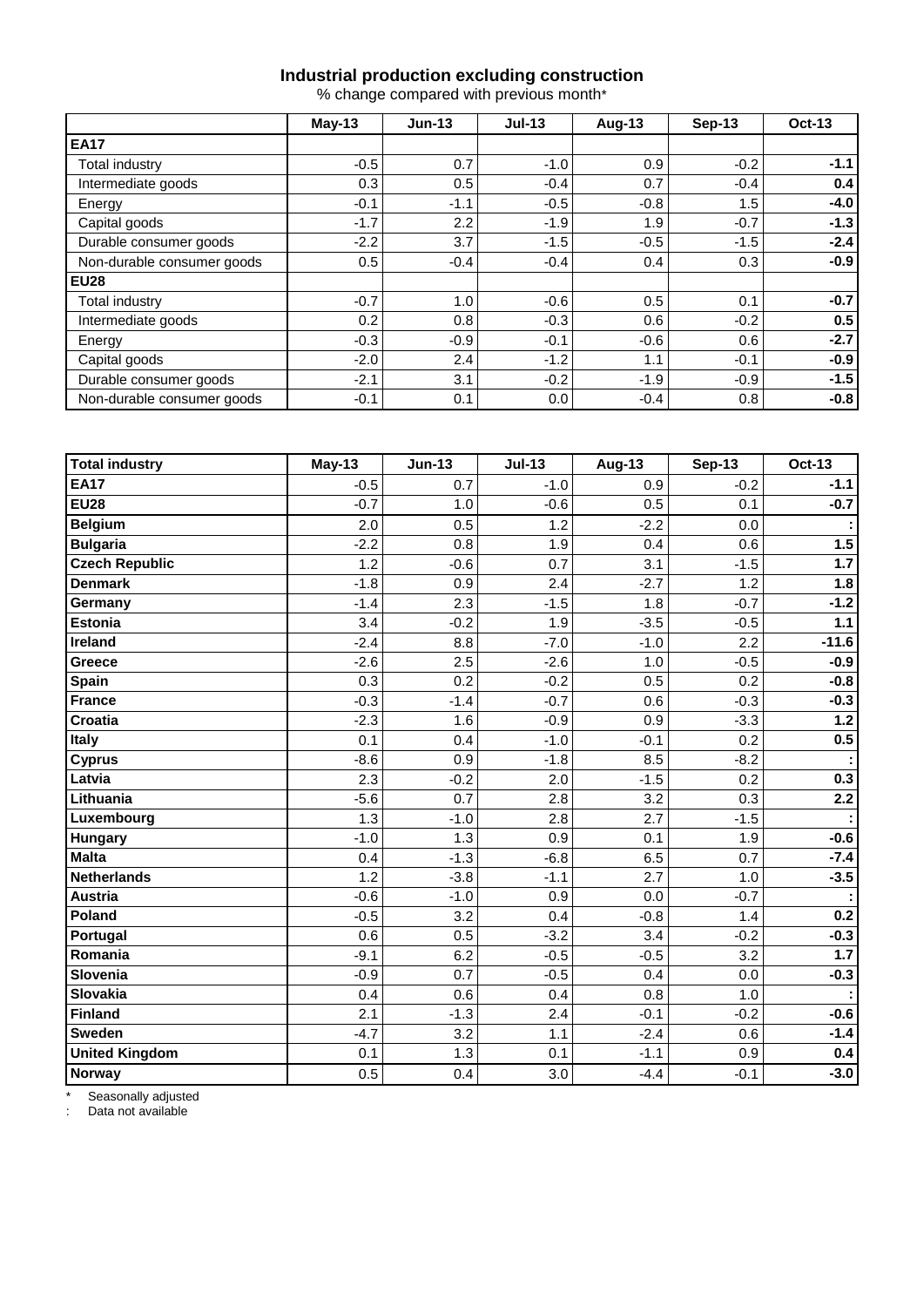#### **Industrial production excluding construction**

% change compared with same month of the previous year\*

|                            | $May-13$ | $Jun-13$ | $Jul-13$ | <b>Aug-13</b> | $Sep-13$ | <b>Oct-13</b> |  |
|----------------------------|----------|----------|----------|---------------|----------|---------------|--|
| <b>EA17</b>                |          |          |          |               |          |               |  |
| Total industry             | $-1.9$   | $-0.2$   | $-2.0$   | $-1.5$        | 0.2      | 0.2           |  |
| Intermediate goods         | $-2.6$   | $-1.0$   | $-1.5$   | $-0.8$        | $-0.1$   | 1.6           |  |
| Energy                     | $-0.7$   | $-1.9$   | $-1.6$   | $-3.3$        | $-0.6$   | $-3.4$        |  |
| Capital goods              | $-2.3$   | 1.4      | $-3.3$   | $-0.8$        | 0.3      | 1.2           |  |
| Durable consumer goods     | $-6.1$   | $-1.7$   | $-4.4$   | $-4.2$        | $-3.0$   | $-5.4$        |  |
| Non-durable consumer goods | $-0.3$   | $-0.5$   | $-0.8$   | $-2.0$        | 1.3      | $-0.6$        |  |
| <b>EU28</b>                |          |          |          |               |          |               |  |
| <b>Total industry</b>      | $-2.1$   | 0.0      | $-1.6$   | $-1.3$        | 0.7      | 0.8           |  |
| Intermediate goods         | $-2.6$   | $-0.5$   | $-1.2$   | $-0.3$        | 0.5      | 2.0           |  |
| Energy                     | $-2.6$   | $-3.3$   | $-3.3$   | $-4.4$        | $-1.3$   | $-2.9$        |  |
| Capital goods              | $-2.3$   | 1.5      | $-2.3$   | $-0.4$        | 1.3      | 2.1           |  |
| Durable consumer goods     | $-4.9$   | $-0.6$   | $-2.5$   | $-3.0$        | $-1.8$   | $-4.1$        |  |
| Non-durable consumer goods | $-0.8$   | 0.1      | $-0.1$   | $-2.0$        | 1.3      | $-0.2$        |  |

| <b>Total industry</b> | <b>May-13</b> | <b>Jun-13</b> | $Jul-13$ | <b>Aug-13</b> | <b>Sep-13</b> | <b>Oct-13</b> |
|-----------------------|---------------|---------------|----------|---------------|---------------|---------------|
| <b>EA17</b>           | $-1.9$        | $-0.2$        | $-2.0$   | $-1.5$        | 0.2           | 0.2           |
| <b>EU28</b>           | $-2.1$        | 0.0           | $-1.6$   | $-1.3$        | 0.7           | 0.8           |
| <b>Belgium</b>        | 0.9           | 2.6           | 4.0      | $-2.5$        | 0.4           |               |
| <b>Bulgaria</b>       | $-5.3$        | $-4.6$        | $-2.6$   | $-2.9$        | 0.8           | 4.1           |
| <b>Czech Republic</b> | $-2.1$        | $-2.6$        | $-2.7$   | 4.5           | 2.2           | 6.0           |
| <b>Denmark</b>        | $-0.4$        | $-2.8$        | $-2.5$   | $-4.4$        | $-1.0$        | 1.5           |
| Germany               | $-2.2$        | 0.6           | $-1.9$   | 0.2           | 0.6           | $1.1$         |
| <b>Estonia</b>        | 5.9           | 5.2           | 7.8      | 1.0           | $-0.8$        | 6.9           |
| Ireland               | $-7.2$        | 3.2           | $-5.1$   | $-5.9$        | 10.4          | $-7.5$        |
| Greece                | $-5.8$        | 0.9           | $-7.9$   | $-8.0$        | $-1.6$        | $-5.3$        |
| Spain                 | $-2.9$        | $-1.7$        | $-1.2$   | $-2.0$        | 1.2           | $-0.7$        |
| <b>France</b>         | 1.1           | 0.5           | $-1.5$   | $-2.8$        | $-0.4$        | 0.1           |
| Croatia               | $-5.2$        | $-1.5$        | $-4.1$   | $-3.5$        | $-3.9$        | $-3.4$        |
| <b>Italy</b>          | $-4.3$        | $-2.1$        | $-4.2$   | $-4.6$        | $-2.9$        | $-0.5$        |
| <b>Cyprus</b>         | $-17.6$       | $-14.8$       | $-14.9$  | $-8.3$        | $-13.7$       |               |
| Latvia                | 0.9           | $-0.4$        | 2.5      | $-2.4$        | 0.7           | $1.3$         |
| Lithuania             | 23.0          | 1.4           | 2.0      | $-0.7$        | 1.0           | $-2.0$        |
| Luxembourg            | $-5.8$        | $-9.7$        | $-5.7$   | 0.8           | $-1.2$        |               |
| <b>Hungary</b>        | $-2.1$        | 1.8           | 3.2      | 0.7           | 3.1           | 6.1           |
| <b>Malta</b>          | 0.0           | $-0.6$        | $-13.3$  | $-3.4$        | $-0.9$        | $-13.9$       |
| <b>Netherlands</b>    | 1.9           | $-1.9$        | $-2.0$   | 0.4           | 1.7           | $-0.9$        |
| <b>Austria</b>        | 0.2           | $-1.8$        | 0.7      | $-1.2$        | 0.4           |               |
| Poland                | $-0.4$        | 5.1           | 3.8      | 2.9           | 5.7           | 4.1           |
| Portugal              | 1.4           | 1.7           | $-3.0$   | $-3.0$        | 1.8           | 3.0           |
| Romania               | $-3.4$        | 9.9           | 7.4      | 6.1           | 9.2           | 10.2          |
| Slovenia              | $-1.6$        | $-2.3$        | $-0.7$   | $-3.4$        | $-0.6$        | $-0.7$        |
| Slovakia              | 2.7           | 2.8           | 2.2      | 4.4           | 7.5           |               |
| Finland               | $-5.4$        | $-6.3$        | $-2.4$   | $-1.7$        | $-0.9$        | $-3.4$        |
| <b>Sweden</b>         | $-9.0$        | $-6.2$        | $-4.4$   | $-8.0$        | $-2.2$        | $-6.5$        |
| <b>United Kingdom</b> | $-2.2$        | 1.7           | $-1.1$   | $-1.0$        | 2.2           | 3.1           |
| Norway                | $-4.7$        | $-5.4$        | 2.8      | $-4.3$        | $-1.5$        | $-7.6$        |

\* Working day adjusted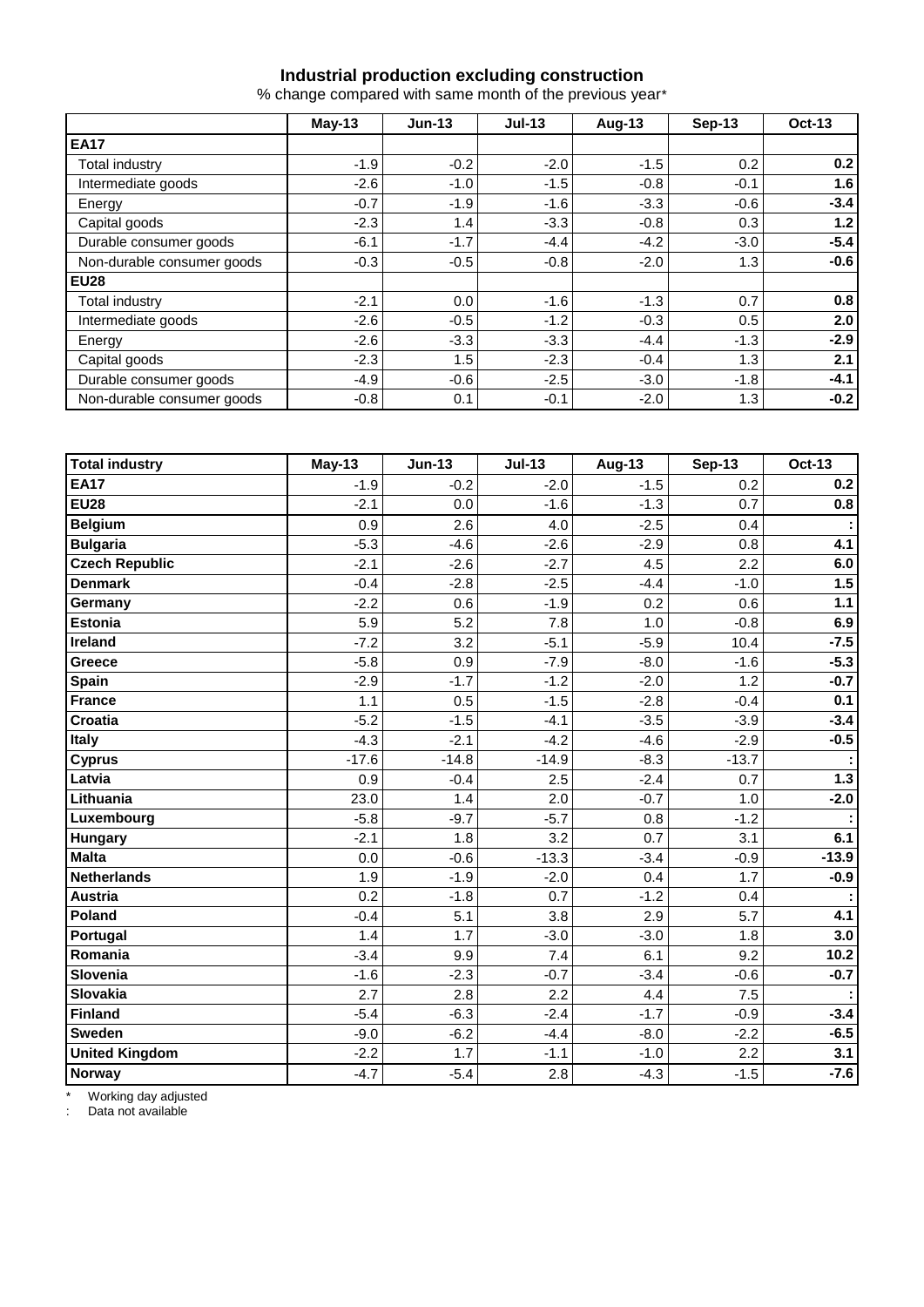## **Production indices for total industry excluding construction seasonally adjusted**

(base year 2010)

|             | 10/12 | 11/12 | 12/12 | 01/13 | 02/13 | 03/13 | 04/13 | 05/13 | 06/13 | 07/13 | 08/13 | 09/13 | 10/13 |
|-------------|-------|-------|-------|-------|-------|-------|-------|-------|-------|-------|-------|-------|-------|
| <b>EA17</b> | 99.3  | 98.9  | 99.5  | 99.2  | 99.5  | 100.1 | 100.4 | 99.9  | 100.6 | 99.6  | 100.5 | 100.3 | 99.2  |
| <b>EU28</b> | 99.5  | 99.2  | 99.7  | 99.5  | 99.8  | 100.4 | 100.6 | 99.9  | 100.9 | 100.3 | 100.8 | 100.8 | 100.1 |
| BE          | 99.7  | 100.1 | 101.3 | 99.8  | 98.4  | 100.2 | 99.4  | 101.4 | 101.9 | 103.1 | 100.8 | 100.8 |       |
| BG          | 105.1 | 106.7 | 109.8 | 110.6 | 105.5 | 103.7 | 103.9 | 101.7 | 102.5 | 104.4 | 104.9 | 105.5 | 107.1 |
| CZ          | 101.8 | 101.1 | 102.5 | 102.4 | 104.1 | 103.8 | 103.1 | 104.3 | 103.7 | 104.4 | 107.6 | 105.9 | 107.8 |
| DK          | 102.0 | 102.5 | 100.3 | 104.1 | 101.2 | 104.0 | 103.3 | 101.4 | 102.3 | 104.8 | 102.0 | 103.2 | 105.1 |
| DE          | 104.4 | 104.1 | 104.9 | 103.9 | 104.7 | 105.9 | 106.4 | 104.9 | 107.3 | 105.7 | 107.6 | 106.9 | 105.6 |
| EE          | 116.3 | 120.4 | 124.5 | 124.9 | 120.1 | 126.0 | 121.9 | 126.1 | 125.8 | 128.2 | 123.7 | 123.1 | 124.4 |
| IE          | 93.6  | 93.3  | 99.9  | 96.3  | 97.2  | 95.9  | 98.0  | 95.6  | 104.1 | 96.8  | 95.8  | 97.9  | 86.6  |
| <b>EL</b>   | 89.2  | 87.4  | 87.0  | 86.7  | 85.5  | 86.4  | 87.0  | 84.8  | 86.9  | 84.6  | 85.5  | 85.1  | 84.3  |
| ES          | 91.0  | 89.1  | 89.3  | 90.3  | 89.9  | 90.9  | 90.0  | 90.3  | 90.5  | 90.4  | 90.8  | 91.0  | 90.3  |
| <b>FR</b>   | 98.2  | 97.7  | 98.4  | 97.9  | 98.8  | 98.1  | 100.4 | 100.1 | 98.7  | 98.0  | 98.6  | 98.3  | 98.0  |
| <b>HR</b>   | 92.9  | 93.9  | 93.1  | 95.3  | 92.5  | 94.6  | 92.4  | 90.3  | 91.7  | 90.9  | 91.7  | 88.7  | 89.8  |
| $\sf IT$    | 92.5  | 91.9  | 91.9  | 92.8  | 92.2  | 91.5  | 91.3  | 91.4  | 91.8  | 90.9  | 90.8  | 91.0  | 91.5  |
| CY          | 79.4  | 78.1  | 75.5  | 78.3  | 75.1  | 72.5  | 76.8  | 70.2  | 70.8  | 69.5  | 75.4  | 69.3  |       |
| LV          | 114.5 | 115.3 | 118.2 | 113.9 | 111.1 | 111.9 | 112.6 | 115.1 | 114.9 | 117.2 | 115.4 | 115.6 | 116.0 |
| <b>LT</b>   | 121.1 | 116.4 | 115.8 | 119.8 | 115.2 | 117.7 | 113.6 | 107.2 | 108.0 | 111.0 | 114.5 | 114.8 | 117.3 |
| LU          | 95.9  | 94.3  | 97.6  | 93.3  | 94.1  | 94.0  | 91.3  | 92.5  | 91.6  | 94.1  | 96.6  | 95.2  |       |
| HU          | 101.8 | 101.4 | 100.4 | 103.1 | 103.3 | 103.8 | 105.2 | 104.1 | 105.5 | 106.4 | 106.5 | 108.5 | 107.9 |
| <b>MT</b>   | 109.1 | 108.2 | 105.4 | 107.8 | 101.1 | 102.9 | 103.2 | 103.6 | 102.3 | 95.3  | 101.5 | 102.2 | 94.6  |
| <b>NL</b>   | 96.7  | 98.0  | 98.8  | 98.3  | 101.8 | 104.0 | 100.4 | 101.6 | 97.7  | 96.6  | 99.2  | 100.2 | 96.7  |
| AT          | 106.3 | 106.7 | 106.4 | 107.4 | 105.9 | 106.2 | 108.3 | 107.6 | 106.5 | 107.5 | 107.5 | 106.7 |       |
| <b>PL</b>   | 109.1 | 108.1 | 106.6 | 108.0 | 107.0 | 108.0 | 108.8 | 108.3 | 111.8 | 112.3 | 111.4 | 113.0 | 113.2 |
| <b>PT</b>   | 91.3  | 92.9  | 90.4  | 91.7  | 91.9  | 92.2  | 93.5  | 94.1  | 94.5  | 91.5  | 94.6  | 94.5  | 94.2  |
| <b>RO</b>   | 111.8 | 112.2 | 112.8 | 113.8 | 114.6 | 117.2 | 122.7 | 111.5 | 118.4 | 117.8 | 117.2 | 120.9 | 122.9 |
| SI          | 100.2 | 98.2  | 99.0  | 98.8  | 102.0 | 98.7  | 100.0 | 99.1  | 99.8  | 99.3  | 99.7  | 99.7  | 99.4  |
| SK          | 115.5 | 115.9 | 103.6 | 116.8 | 116.4 | 117.0 | 117.9 | 118.4 | 119.1 | 119.6 | 120.6 | 121.8 |       |
| F1          | 99.8  | 98.8  | 99.8  | 96.2  | 95.1  | 98.3  | 93.8  | 95.8  | 94.6  | 96.9  | 96.8  | 96.6  | 96.0  |
| <b>SE</b>   | 103.7 | 102.3 | 103.7 | 101.0 | 101.2 | 102.8 | 100.7 | 96.0  | 99.1  | 100.2 | 97.8  | 98.4  | 97.0  |
| UK          | 94.1  | 94.6  | 95.4  | 94.6  | 95.5  | 95.7  | 95.6  | 95.6  | 96.9  | 97.0  | 95.9  | 96.8  | 97.1  |
| <b>NO</b>   | 98.5  | 94.4  | 95.7  | 91.3  | 89.8  | 91.0  | 94.9  | 95.4  | 95.8  | 98.7  | 94.4  | 94.3  | 91.5  |